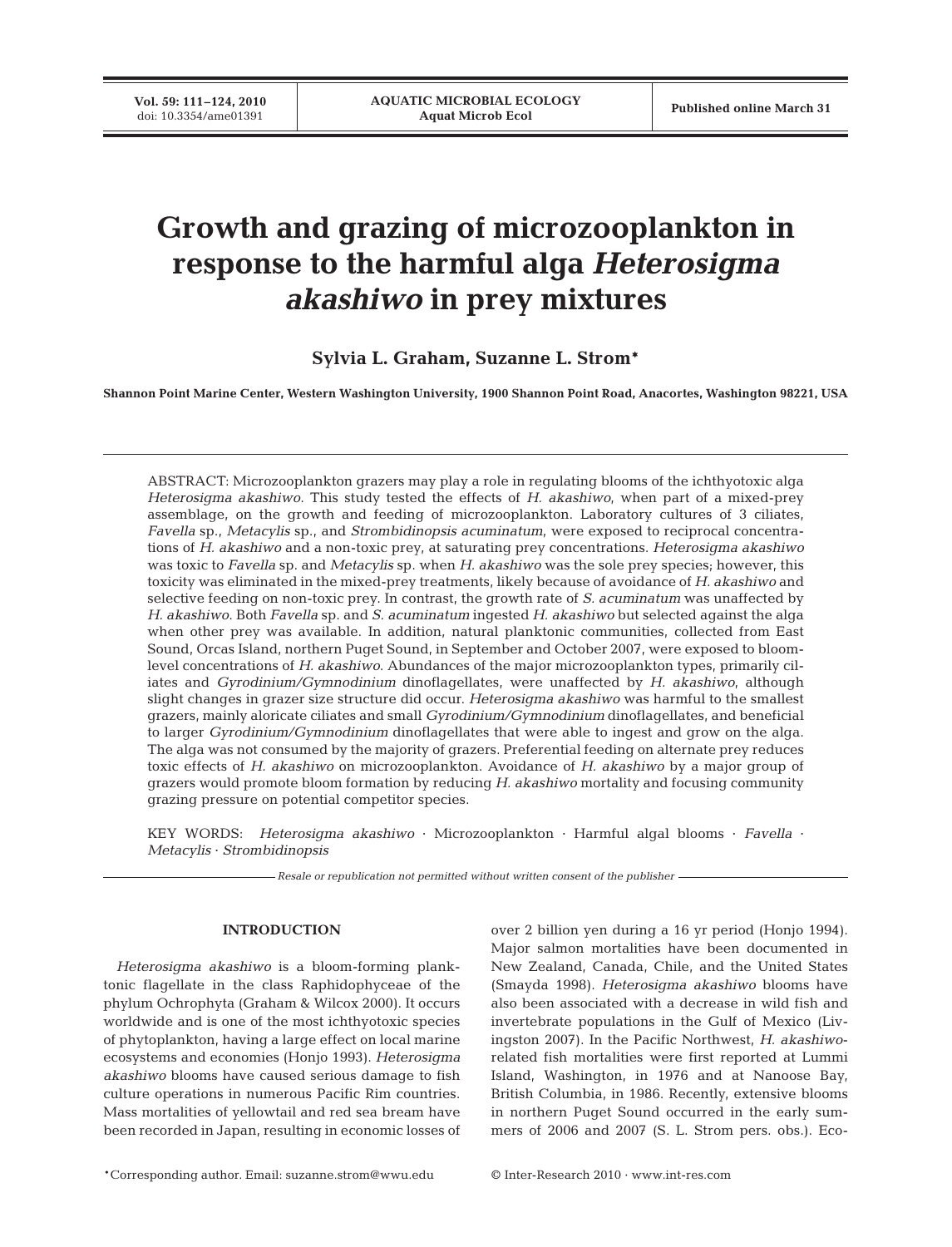nomic losses to the regional salmon farming industry exceeded \$15 million Canadian from 1986 to 1990 (Black et al. 1991).

The mechanism of ichthyotoxicity is not well understood for this species, although several hypotheses are being explored. One hypothesis is that mucus, secreted by the alga to encapsulate non-motile cell masses, sticks to gill lamellae and results in respiratory and osmoregulatory failure (Smayda 1998). Research has also focused on damage to gill structure and function by reactive oxygen species (ROS) produced by the alga, which may lead to asphyxiation (Yang et al. 1995, Oda et al. 1997, Twiner & Trick 2000). A neurotoxin, rather than physical damage to gill structure, may instead be responsible for fish mortality (Black et al. 1991). Production of brevetoxin-like neurotoxins has been reported for several strains (Khan et al. 1997). *Heterosigma akashiwo* may have several mechanisms of toxicity that produce different effects in different marine organisms. Recently, *H. akashiwo* has been shown to induce sublethal effects in the oyster *Crassostrea virginica* (Keppler et al. 2005) and to alter the metabolic activity of mammalian cells (Twiner et al. 2004). At this time, there is no accepted chemical measure of toxin content in this species (Clough & Strom 2005).

Much research has focused on the effects of *Heterosigma akashiwo* on fish species; however, negative effects of this alga on microzooplankton grazers may partially explain how blooms of this harmful species arise and persist. Microzooplankton grazers are often the major consumers of phytoplankton similar in size and morphology to *H. akashiwo* (Sherr & Sherr 1994). Microzooplankton play a major role in marine ecosystems as they are responsible for the majority of phytoplankton consumption and the regeneration of nutrients, and they constitute a vital food source for larger zooplankton (Sherr & Sherr 1994). As the main consumers of phytoplankton, microzooplankton significantly affect phytoplankton population growth rates (Calbet & Landry 2004). Furthermore, certain microzooplankton species graze on harmful algal species and likely play a role in regulating harmful algal bloom development (Watras et al. 1985, Nakamura et al. 1996, Matsuyama et al. 1999, Calbet et al. 2003, Jeong et al. 2003, 2007). Yet algal blooms, toxic or otherwise, are an indication that the growth and accumulation rates of phytoplankton cells have exceeded mortality and grazer consumption of phytoplankton (Smayda 1997). Harmful algal blooms may be due to the poisoning of grazers by algal toxins, low abundances of grazers, or other factors (Turner & Tester 1997). Mortality of microzooplankton in the presence of *H. akashiwo* could partially explain the formation and persistence of *H. akashiwo* blooms.

Existing research shows varying responses of microzooplankton species to *Heterosigma akashiwo* exposure. Jeong et al. (2002) found the prostomatid ciliate *Tiarina fusus* to exhibit positive growth when exposed to increasing concentrations of *H. akashiwo*. Clough & Strom (2005) showed that the tintinnid ciliate *Eutintinnus* sp. and the dinoflagellate *Noctiluca scintillans* derived nutritional benefit from 2 strains of *H. akashiwo*, while the ciliate *Strombidium* sp. and the dinoflagellate *Amphidinium longum* exhibited a neutral response to both strains. In contrast, both strains were toxic to 3 species of ciliates: *Coxliella* sp., *Metacylis* sp., and *Strombidium* sp.

Few studies have investigated the effects of harmful algal species when present as part of a mixed-prey assemblage, yet multi-species algal assemblages more accurately represent ecological conditions in coastal waters, even during harmful algal blooms. Existing studies show varying effects of mixed-prey assemblages on the toxicity of harmful algal species. The presence of a beneficial prey species, *Rhodomonas* sp., did not reduce *Heterosigma akashiwo*-related mortality in the 3 ciliate species examined by Clough & Strom (2005). Conversely, negative effects of *H. akashiwo* on the calanoid copepod *Acartia tonsa* were reduced when the alga was offered with a beneficial prey species (Colin & Dam 2002).

The aim of our study was to observe the effects of *Heterosigma akashiwo* on the growth and feeding of microzooplankton grazers when it is part of a mixedprey assemblage. We used a *H. akashiwo* strain isolated in 2006 from a fish-killing bloom in northern Puget Sound. Our study addressed 2 questions: (1) Does *H. akashiwo*, when mixed with non-toxic prey, affect the growth and grazing of microzooplankton grazers? (2) Do local microzooplankton communities exposed to bloom-level concentrations of *H. akashiwo* (a) ingest the alga and/or (b) change in structure?

## **MATERIALS AND METHODS**

**Laboratory cultures.** A strain of *Heterosigma akashiwo* was isolated from northern Puget Sound (48° 37' N, 122° 52' W) in June 2006 and deposited with the Center for Culture of Marine Phytoplankton (CCMP) in Boothbay, ME, USA. This strain, CCMP 2809, was used for all toxicity experiments. *Heterocapsa triquetra* and *Isochrysis galbana* were used as non-toxic prey for separate dual-prey experiments because they were a component of grazer maintenance prey mixtures. Carbon content, measured by carbon, hydrogen, nitrogen (CHN) analysis (Hedges & Stern 1984), and size (length [L] and width [W]) of algal cells were as follows: *H. triquetra:* 1.1 ngC cell–1, 20 µm  $L \times 15$  µm W; *H. akashiwo:* 329.3 pgC cell<sup>-1</sup>, 22 µm  $L \times$ 18  $\mu$ m W; and *I. galbana:* 9.8 pgC cell<sup>-1</sup>, 5  $\mu$ m L  $\times$  5  $\mu$ m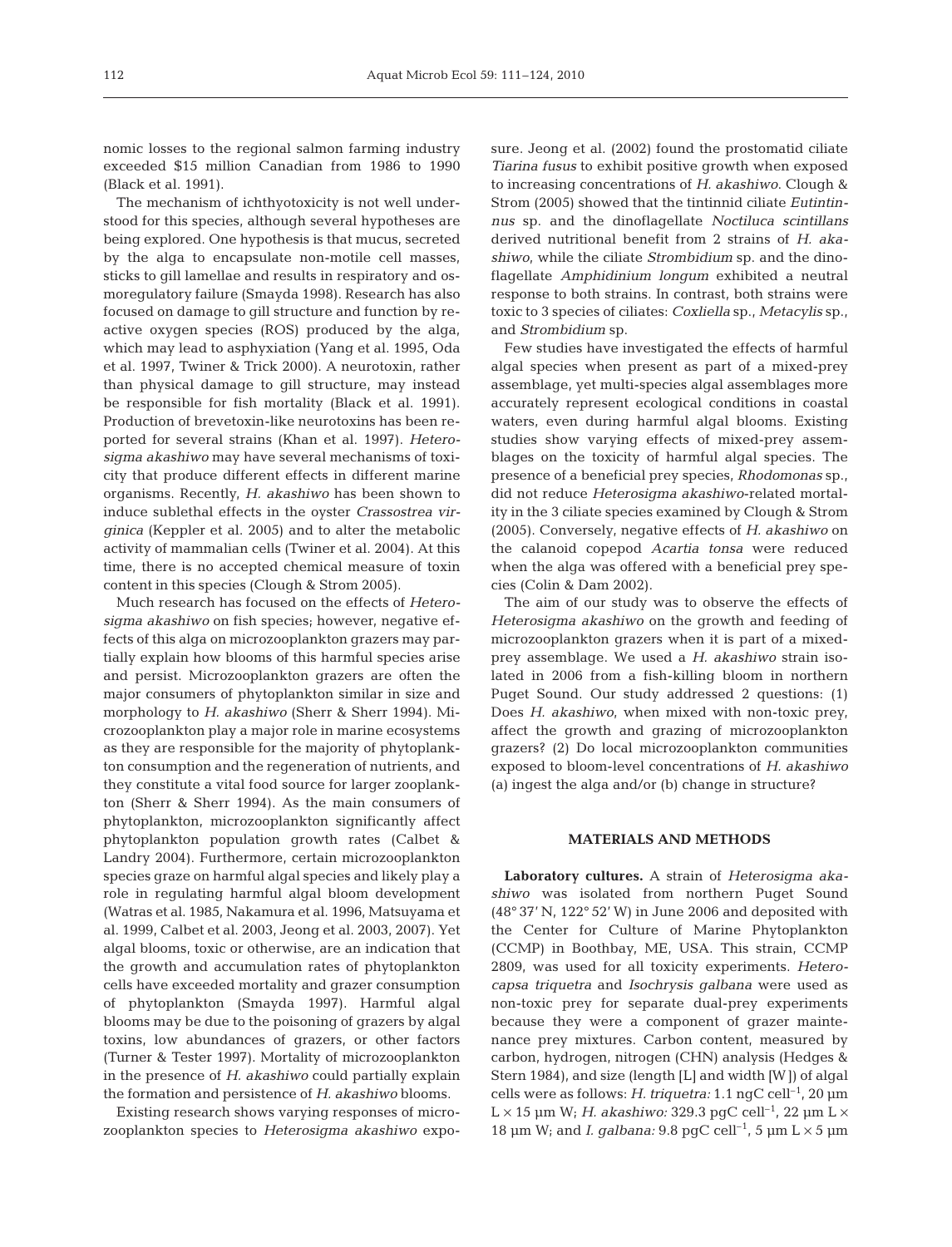W. Algal cultures were maintained in f/2 medium at 15°C, salinity approximately 30 and 112 µmol photons  $m^{-2}$  s<sup>-1</sup> in a 12:12 h light:dark cycle (Clough & Strom 2005).

Three ciliate grazer species were used in the dual-prey experiments: 2 tintinnid ciliates, *Favella* sp. and *Metacylis* sp., and a naked spirotrich (oligotrich) ciliate, *Strombidinopsis acuminatum*. Grazers were maintained at 15°C and approximately 3.8 µmol photons  $m^{-2}$  s<sup>-1</sup> in a 12:12 h light:dark cycle with biweekly inoculation of the following mixed-algal diets: *Mantoniella squamata*, *Karlodinium veneficum*, *Isochrysis galbana*, and *Heterocapsa triquetra* for *Favella* sp.; *H. triquetra*, *Heterocapsa ro-*

*tundata*, *Rhodomonas* sp., *Dunaliella tertiolecta*, and *I. galbana* for *S. acuminatum* (Clough & Strom 2005); *I. galbana, Emiliania huxleyi, Synechococcus* sp. strain CC9605, and *Micromonas pusilla* for *Metacylis* sp. A trace metal-enriched seawater medium at salinity 30 was used for grazer maintenance and all dual-prey experiments. Incubation conditions for dual-prey experiments were the same as those for grazer culture maintenance.

**Dual-prey experiments.** Preliminary numerical response experiments established that a prey concentration of 200  $\mu$ gC l<sup>-1</sup> resulted in saturated growth for all 3 grazer species, and this was used as the total prey concentration for the dual-prey experiments. *Favella* sp. and *Strombidinopsis acuminatum* cultures were removed from their maintenance food 24 h after their last feeding by sieving and reverse-sieving, respectively. Reverse-sieving isolates grazers as a sieve is inserted into the stock culture and a pipette is used to remove culture media and algal prey that pass through the sieve. Afterward, both cultures were preconditioned for an additional 24 h with 77 cells  $ml^{-1}$  of *Heterocapsa triquetra*. *Metacylis* sp. was not preconditioned prior to experimentation. Instead, *Metacylis* sp. was sieved from its maintenance food 24 h after its last feeding, and the experiment was initiated within the following 3 h.

Average initial grazer concentrations were as follows: Favella sp., 1.8 cells ml<sup>-1</sup>; *Strombidinopsis acuminatum*,  $2.7$  cells  $ml^{-1}$ ; and *Metacylis* sp.,  $2.6$  cells ml<sup>-1</sup>. Grazers were exposed to 5 prey treatments consisting of reciprocal proportions of 2 prey types, *Heterosigma akashiwo* and a non-toxic prey, all containing a total prey concentration of 200  $\mu$ gC l<sup>-1</sup> (Table 1). The non-toxic prey species were *Heterocapsa triquetra* for *Favella* sp. and *S. acuminatum*, and *Isochrysis galbana* for *Metacylis* sp. The 5 prey treatments and a starved control were prepared in quadruplicate. Volume of algal culture added to the treatments ranged from 0.073 to 0.301 ml *H. triquetra*, from 0.229 to

Table 1. Prey proportion and concentration for the dual-prey experiment treatments. Percent *Heterosigma akashiwo* treatment proportions are based on algal carbon content. *Heterocapsa triquetra* was the non-toxic prey for *Favella* sp. and *Strombidinopsis acuminatum. Isochrysis galbana* was the non-toxic prey for *Metacylis* sp. –: No prey given to the starved replicates (control)

| Percent H.<br>akashiwo |          | H. akashiwo<br>$\mu qC l^{-1}$ cells ml <sup>-1</sup> |          | H. triquetra<br>$\mu qC l^{-1}$ cells ml <sup>-1</sup> |     | I. galbana<br>$\mu$ qC l <sup>-1</sup> cells ml <sup>-1</sup> |
|------------------------|----------|-------------------------------------------------------|----------|--------------------------------------------------------|-----|---------------------------------------------------------------|
| Starved                |          |                                                       |          |                                                        |     |                                                               |
| $\Omega$               | $\Omega$ | $\Omega$                                              | 200      | 182                                                    | 200 | 20471                                                         |
| 25                     | 50       | 152                                                   | 150      | 136                                                    | 150 | 15 3 5 3                                                      |
| 50                     | 100      | 304                                                   | 100      | 91                                                     | 100 | 10235                                                         |
| 75                     | 150      | 456                                                   | 50       | 46                                                     | 50  | 5118                                                          |
| 100                    | 200      | 607                                                   | $\Omega$ | 0                                                      | 0   | $\Omega$                                                      |

0.916 ml *H. akashiwo*, and from 0.110 to 0.440 ml *I. galbana*.

The agent of toxicity to planktonic grazers is unknown for *Heterosigma akashiwo*; therefore, we chose to define toxicity on the basis of the biological response of co-occurring species. Toxicity was defined as growth or mortality below that of the starved control. Grazer mortality was calculated from cell loss. Ciliates disappear soon after death, making cell loss a suitable measurement of mortality. The experiments conducted with *H. akashiwo* and *Heterocapsa triquetra* also included triplicate algae-only bottles of each prey proportion, which were used to determine algal growth during the experimental period. Polycarbonate bottles were used and filled completely to hold a total of 45 ml. Initial samples were fixed immediately to estimate actual grazer concentrations at the start of the experiment. Bottles were incubated at 15°C and 20.8 µmol photons m–2 s–1. *Favella* sp. and *Strombidinopsis acuminatum* were incubated for 24 h, and *Metacylis* sp. was incubated for 8.5 h. *Metacylis* sp. required a shorter incubation period to avoid complete mortality in all *H. akashiwo* treatments so that a toxicity gradient could be observed. Samples were fixed in 2% acid Lugol's solution.

Grazers were enumerated using inverted light microscopy for the entire sample volume, less the approximately 3 ml removed for algal quantification. The equations of Frost (1972) and Heinbokel (1978) were used to calculate grazer growth rates  $(\mu, d^{-1})$ , algal growth rate (k,  $d^{-1}$ ) and ingestion rates (ngC grazer<sup>-1</sup> d–1) for experiments with *Favella* sp. and *Strombidinopsis acuminatum*. Initial algal concentrations were estimated from counts of algal stock cultures and known addition volumes. Final algal concentration was estimated by light microscopy. Out of a total of 60 grazing rate estimates, 3 were negative and were entered as zero for further ingestion calculations, in order to reflect more accurate grazing levels.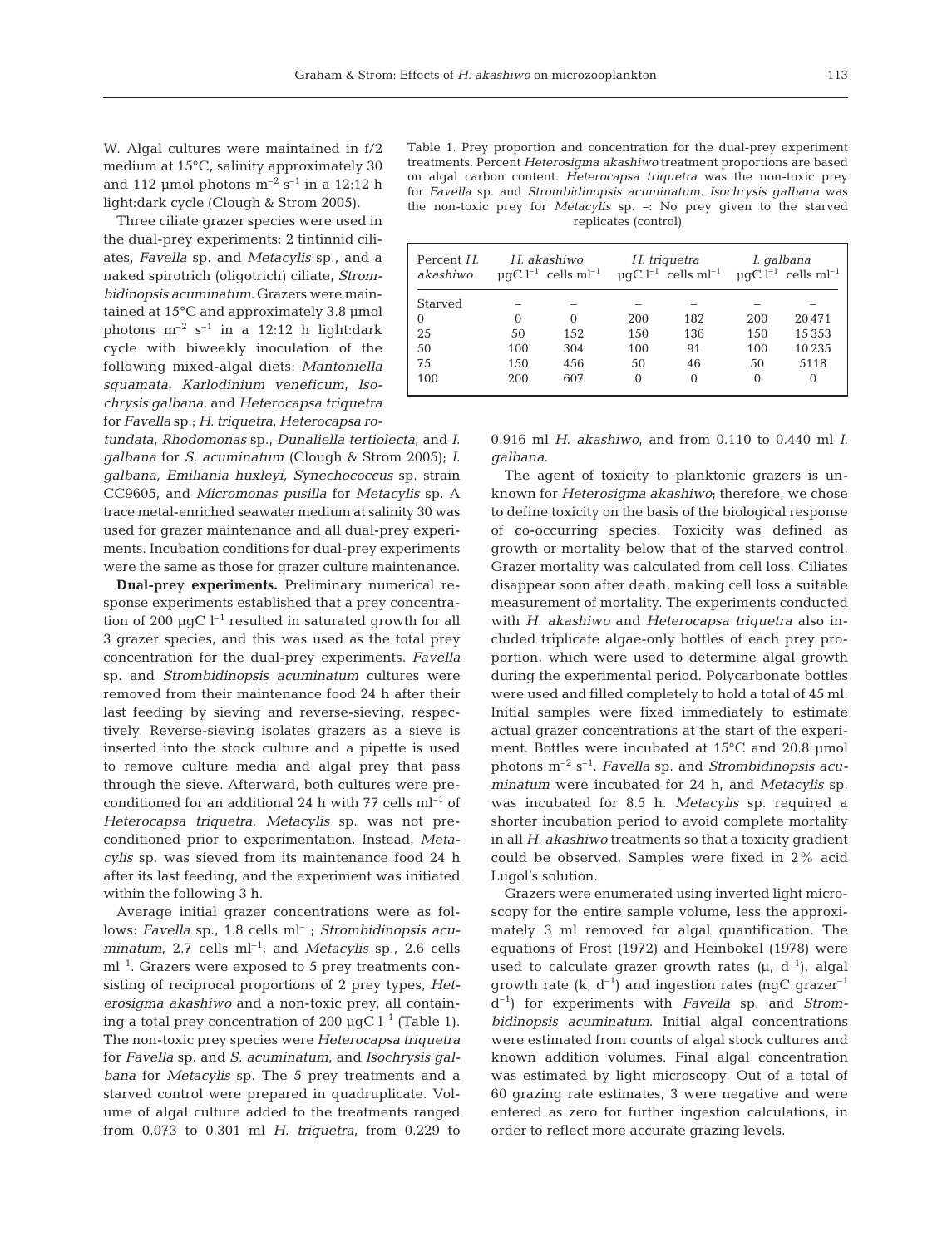**Natural planktonic communities.** The response of natural planktonic communities to simulated *Heterosigma akashiwo* blooms was studied by introducing bloom-density concentrations of *H. akashiwo* cells to whole seawater samples. A target concentration of  $6000$  cells ml<sup>-1</sup> was used based upon densities of a naturally occurring *H. akashiwo* bloom sampled in northern Puget Sound in June 2006. Seawater samples for experiments were collected from East Sound, Orcas Island, northern Puget Sound (48° 37' N, 122° 52' W). East Sound is an optimal collection location because the sheltered fjord experiences frequent mixing and stratification events, resulting in episodically elevated phytoplankton and microzooplankton abundance (Jensen 2007). Seawater samples were collected and experiments conducted on 5 separate days during September and October, 2007.

Prior to water collection, vertical profiles of salinity, temperature, and fluorescence were measured with a conductivity, temperature, and depth (CTD) profiler (Sea-Bird Electronics) in order to compare hydrography and chlorophyll data with community composition. Near-surface water  $(-0.5 \text{ m})$  was then collected with a 4 l Niskin bottle. Silicon tubing was used to transfer seawater from the Niskin bottle into 2 carboys. During transfer, seawater was screened through 200 µm mesh to remove macrozooplankton so that the response of protist grazers would not be masked by higher trophic level interactions. Three collections were necessary to obtain the required volume of water. Gloves were used to handle all tubing and mesh in order to prevent contamination. Carboys were covered in black plastic until arrival at the laboratory, approximately 2 h after water collection, at which point they were placed in a temperature-controlled room for the remaining experimental setup.

Quadruplicate 500 ml polycarbonate bottles were prepared for the following 3 treatments:  $(1)$  <200  $\mu$ m screened seawater with addition of f/2 medium (control), (2) <200 µm screened seawater with addition of *Heterosigma akashiwo* cells, and (3) 0.2 µm filtered seawater with addition of *H. akashiwo* cells. The 0.2 µm filtered seawater with added *H. akashiwo* (Treatment [Tmt] 3) was used to calculate the growth rate of the alga during the experiment. This value was used to estimate the contribution of *H. akashiwo* growth to changes in *H. akashiwo* concentration within the microzooplankton community treatment (Tmt 2). In order to maintain equivalent nutrient levels between treatments, f/2 medium was added to Tmt 1, at a volume equal to that of the algal culture added to Tmts 2 & 3.

Four experiments received the target algal concentration of 6000 cells  $ml^{-1}$ ; however, the algal culture did not reach adequate density for the first sampling day, resulting in a concentration of approximately 3000 cells  $ml<sup>-1</sup>$  for that day. Algal culture and f/2 medium were distributed into experimental bottles, followed by the addition of seawater. Seawater from 1 carboy was siphoned into bottles for Tmts 1 and 2 in a haphazard order. Initial samples for quantifying microzooplankton abundance were also taken from this carboy and fixed immediately. In order to equally distribute planktonic organisms, water within this carboy was gently mixed with a plunger prior to and during the transfer to experimental bottles. Seawater from the second carboy was filtered through a 0.2 µm cartridge filter and distributed into Tmt 3 bottles.

Bottles were put into 1-layer screen bags and placed outside on a rotating plankton wheel (approximately 0.5 rpm), submerged in a flow-through seawater system to maintain ambient seawater temperature and light level. In order to identify consumers and determine ingestion rates of *Heterosigma akashiwo*, 100 ml samples from Tmt 2 were preserved at 0 and 1 h and filtered for epifluorescence microscopy. Samples were preserved in 1% glutaraldehyde, and slides were prepared with 20 µm pore size, 25 mm diameter polycarbonate filters. Cells were stained with 10  $\mu$ g ml<sup>-1</sup> DAPI stain in order to observe cell nuclei for grazer identification. Nuclear characteristics were observed using an ultraviolet (UV, 340 to 380 nm bandpass) excitation filter. Algal cells were observed using a blue 450 to 490 nm bandpass excitation filter. Organisms were identified on the basis of morphology, size, nuclei, presence of cilia, and presence and pattern of chloroplasts. The number of ingested *H. akashiwo* cells was quantified for at least 100 individuals of the more abundant grazer types. Ingestion rate (*H. akashiwo* cells ingested grazer<sup>-1</sup> h<sup>-1</sup>) was calculated for each major consumer by dividing the number of ingested *H. akashiwo* cells by the number of that particular grazer within 1 sample. For each grazer type found to ingest *H. akashiwo*, 30 individuals were measured to obtain length and width dimensions using Image-Pro Plus 5.0 software.

For determination of microzooplankton community changes in response to *Heterosigma akashiwo*, 125 ml samples from Tmts 1 and 2 were preserved in 10% acid Lugol's solution at 0 and 24 h. A higher concentration of acid Lugol's solution was used to preserve field samples owing to the range of planktonic ciliates within a sample. Inverted light microscopy was used to observe a settled volume of each sample containing at least 200 organisms longer than 20 µm. Dinoflagellates longer than 20 µm and all ciliates were quantified. Microbiota software (Roff & Hopcroft 1986) was used to measure the length and width of each individual, to calculate biovolume, and to estimate carbon content based on published carbon-to-volume ratios. In order to estimate community grazing on *H. akashiwo*, 20 ml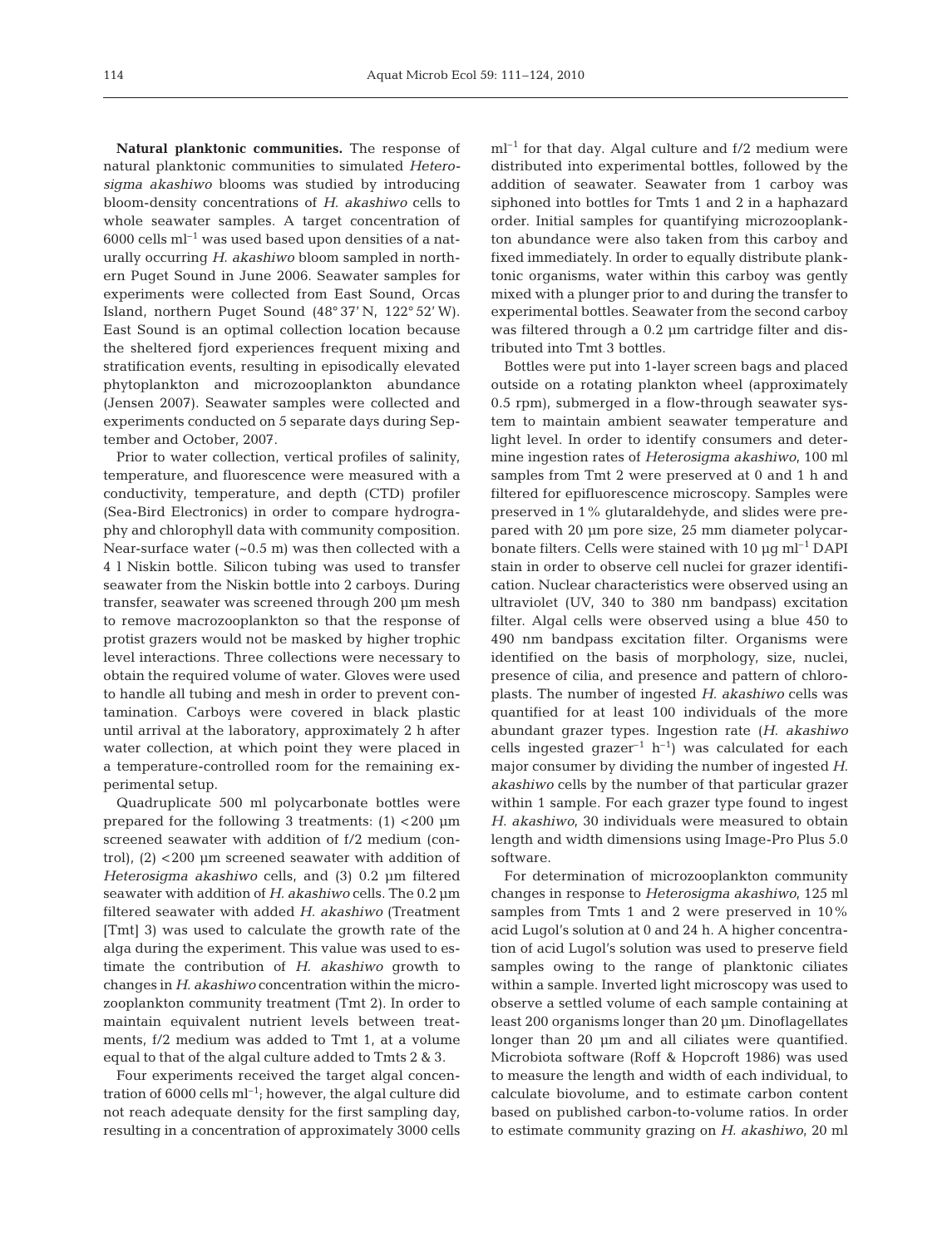samples from Tmts 2 & 3 were preserved in 1% acid Lugol's solution after 0, 8, and 24 h. *H. akashiwo* cells were quantified using a Sedgewick-Rafter chamber, and algal growth (k  $d^{-1}$ ) and grazing (g  $d^{-1}$ ) rates were calculated (Frost 1972).

**Statistical analysis.** In the dual-prey experiments, growth rate of *Favella* sp. was analyzed using a 1-way ANOVA and the Student-Newman-Keuls post-hoc test for multiple comparisons with SPSS 15.0 software. Growth rates of *Strombidinopsis acuminatum* and *Metacylis* sp. did not meet the assumption of equality of variances despite the use of several data transformation methods. Therefore a Kruskal-Wallis test was used to analyze the growth rates of those grazers with Statistix 1 software (Analytical Software).

In the natural planktonic community experiments, microzooplankton abundance and biomass were analyzed using multi-dimensional scaling (MDS) ordination and analysis of similarity (ANOSIM) with Primer 6. Data were square-root transformed to reduce the contribution of the more abundant microzooplankton types. Ordinations were made from Bray-Curtis similarities.

## **RESULTS**

## **Dual-prey experiments**

Growth rates of *Favella* sp. differed significantly among prey treatments (ANOVA,  $F = 4.207$ ,  $p < 0.01$ ). *Favella* sp. showed significantly increased mortality in the 100% *Heterosigma akashiwo* treatment versus the starved control, with average growth rates of –0.36 and  $-0.08$  d<sup>-1</sup>, respectively, signifying a toxic effect of the alga (Fig. 1a,b). Growth rates in treatments with the non-toxic prey, *Heterocapsa triquetra*, were not significantly different from the starved control (Student-Newman-Keuls test,  $p > 0.05$ , indicating that the presence of *H. triquetra* eliminated the toxic effect of *H. akashiwo*.

Growth rate of *Strombidinopsis acuminatum* was also significantly different among the different prey treatments (Kruskal-Wallis statistic = 15.256,  $p = 0.009$ . Growth rates increased with increasing concentrations of *Heterocapsa triquetra*, with a significant difference between the starved and 100% *H. triquetra* treatments, averaging  $-0.11$  and  $0.17$  d<sup>-1</sup>, respectively (Fig. 1c,d). No toxic effect of *Heterosigma akashiwo* was observed.

Growth rate of *Metacylis* sp. also varied with prey treatments (Kruskal-Wallis statistic =  $20.235$ , p =  $0.001$ ). The 100% *Heterosigma akashiwo* treatment induced significantly greater mortality than the starved control, with average growth rates of  $-2.62$  and  $-0.18$  d<sup>-1</sup>, respectively, signifying a toxic effect of the alga (Fig. 1e,f). The growth rates of *Metacylis* sp. in the treatments with *Heterocapsa triquetra* were not significantly different than those in the starved control, a response similar to that observed for *Favella* sp.

Algal growth rates in algae-only controls from the first experiment were close to zero for both prey species (Table 2). Ingestion of *Heterosigma akashiwo* by *Favella* sp. was near zero for the 25 and 50% *H. akashiwo* treatments and rose slightly for the 75 and 100% *H. akashiwo* treatments, with averages ranging from 4.2 to 18.4 ngC grazer<sup>-1</sup>  $d^{-1}$ , or from 12.9 to 55.9 prey cells grazer–1 d–1 (Fig. 2). Ingestion of *Heterocapsa triquetra* also increased with increasing concentrations of that species, but to a greater degree, with averages ranging from 13.8 to 49.7 ngC grazer<sup>-1</sup>  $d^{-1}$ , or from 12.6 to 45.1 prey cells grazer<sup>-1</sup>  $d^{-1}$ . Ingestion in the 100% *H. triquetra* treatment was higher, although not significantly so, than in the 100% *H. akashiwo* treatment  $(F_{1,6} = 5.742, p = 0.054)$ . Ingestion of *H. akashiwo* by *Strombidinopsis acuminatum* remained low at all concentrations of the alga, with averages ranging from 2.7 to 10.3 ngC grazer<sup>-1</sup>  $d^{-1}$ , or from 8.1 to 31.4 prey cells grazer–1 d–1. Conversely, ingestion of *H. triquetra* increased with increasing concentrations of that species, with averages ranging from 17.1 to 59.4 ngC grazer<sup>-1</sup>  $d^{-1}$ , or from 15.5 to 54.0 prey cells grazer<sup>-1</sup>  $d^{-1}$ . Ingestion in the 100% *H. triquetra* treatment was significantly higher than in the 100% *H. akashiwo* treatment, with averages of 59.4 and 6.12 ngC grazer<sup>-1</sup>  $d^{-1}$ , respectively (ANOVA,  $F = 532.04$ ,  $p < 0.0001$ ). Both grazer species selected against *H. akashiwo* when it was offered in combination with *H. triquetra*, as proportional ingestion of the raphidophyte consistently remained below its proportionate contribution to prey availability (Fig. 3). This was the case when ingestion was calculated on the basis of either prey carbon or prey cell number.

Table 2. Mean algal growth rate k  $(d^{-1})$  and ingestion rate (ngC grazer<sup>-1</sup>  $d^{-1}$  and prey cells grazer–1 d–1) by *Favella* sp. and *Strombidinopsis acuminatum* for the 100% *Heterosigma akashiwo* and 100% *Heterocapsa triquetra* treatments of the dual-prey experiments (n = 4). Total prey concentration was 200  $\mu$ gC l<sup>-1</sup>. SD is shown in parentheses

| Treatment               | k          | Ingestion- |                                                     |         |                                          |
|-------------------------|------------|------------|-----------------------------------------------------|---------|------------------------------------------|
|                         | $(d^{-1})$ |            | $\rm ngC~grazer^{-1}~d^{-1}$                        |         | Prey cells grazer <sup>-1</sup> $d^{-1}$ |
|                         |            |            | Favella sp. S. acuminatum Favella sp. S. acuminatum |         |                                          |
| $100\%$                 | $-0.067$   | 49.7       | 59.4                                                | 45.1    | 54.0                                     |
| H. triquetra            | (0.075)    | (3.46)     | (3.91)                                              | (3.15)  | (3.55)                                   |
| $100\%$                 | $-0.075$   | 18.4       | 6.12                                                | 55.9    | 18.6                                     |
| $H.$ akashiwo $(0.037)$ |            | (15.91)    | (2.46)                                              | (48.31) | (7.46)                                   |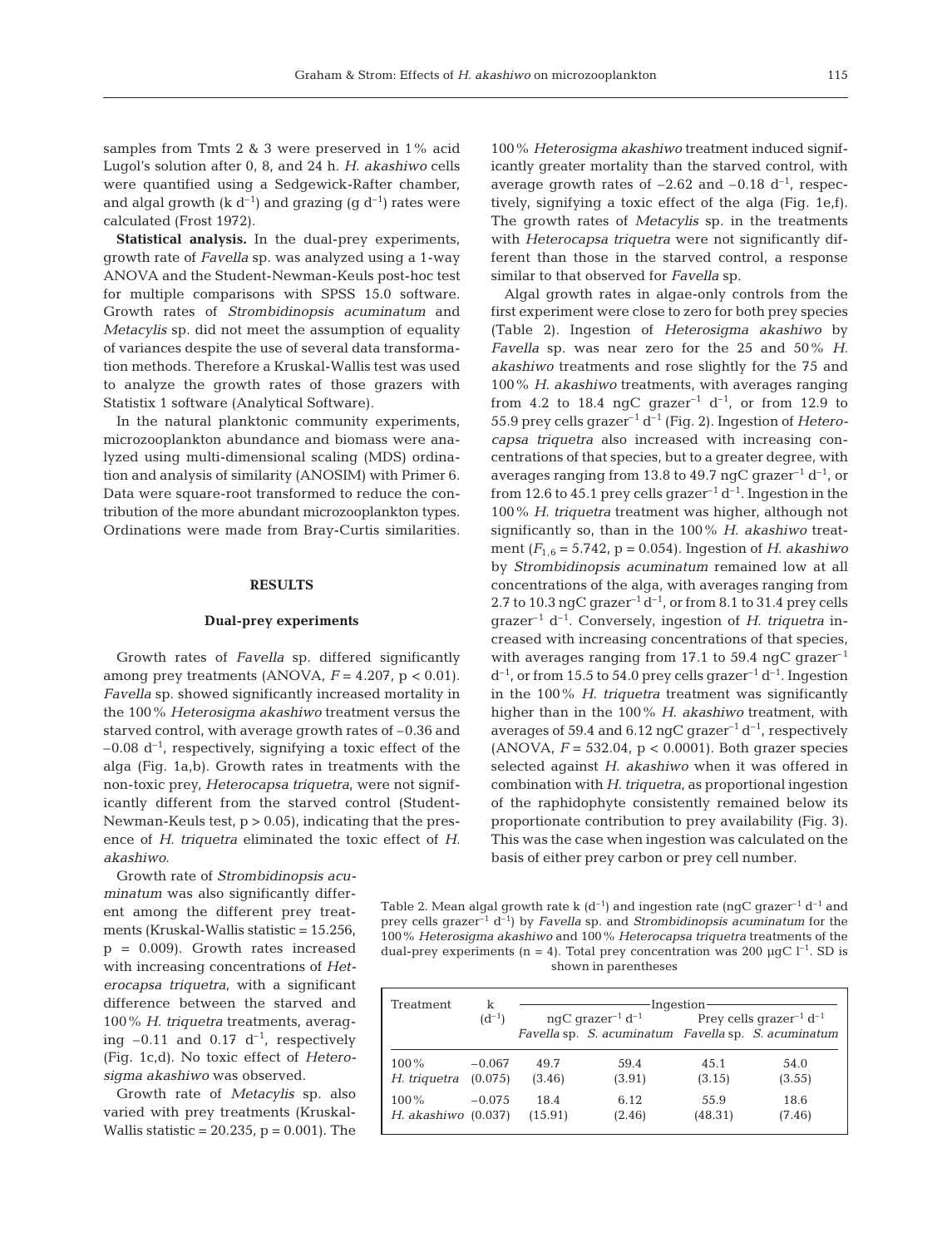

Fig. 1. Growth or mortality rate (μ, d–1) of (a,b) *Favella* sp., (c,d) *Strombidinopsis acuminatum*, and (e,f) *Metacylis* sp. exposed to inverse proportions of *Heterosigma akashiwo* plus non-toxic prey and a starved control. The non-toxic prey were *Heterocapsa triquetra* for *Favella* sp., and *S. acuminatum* and *Isochrysis galbana* for *Metacylis* sp. Growth rates are shown both as a function of percent *H. akashiwo* (a,c,e) and non-toxic prey (b,d,f). Treatments with the same letters are not significantly different (post-hoc Student-Newman-Keuls comparison, *Favella* sp.; comparison of mean ranks, *S. acuminatum* and *Metacylis* sp.). Error bars represent ±1 SD

#### **Natural planktonic communities**

Salinity values increased during the September to October study period, ranging from 29.5 to 30.5 (Table 3). Concurrently, seawater temperature decreased from 12.6 to 10.6°C. *In situ* temperatures were within 1.4°C of temperatures in the flow-through seawater system in which the experimental bottles were maintained. Chlorophyll *a* concentrations were estimated from *in situ* fluorescence measurements. The first 4 collection dates showed some variability, with chlorophyll *a* concentrations ranging between 3.85 and 7.64 mg  $m^{-3}$ , while on the final date concentrations rose considerably to  $16.97$  mg m<sup>-3</sup>. Depth profiles revealed water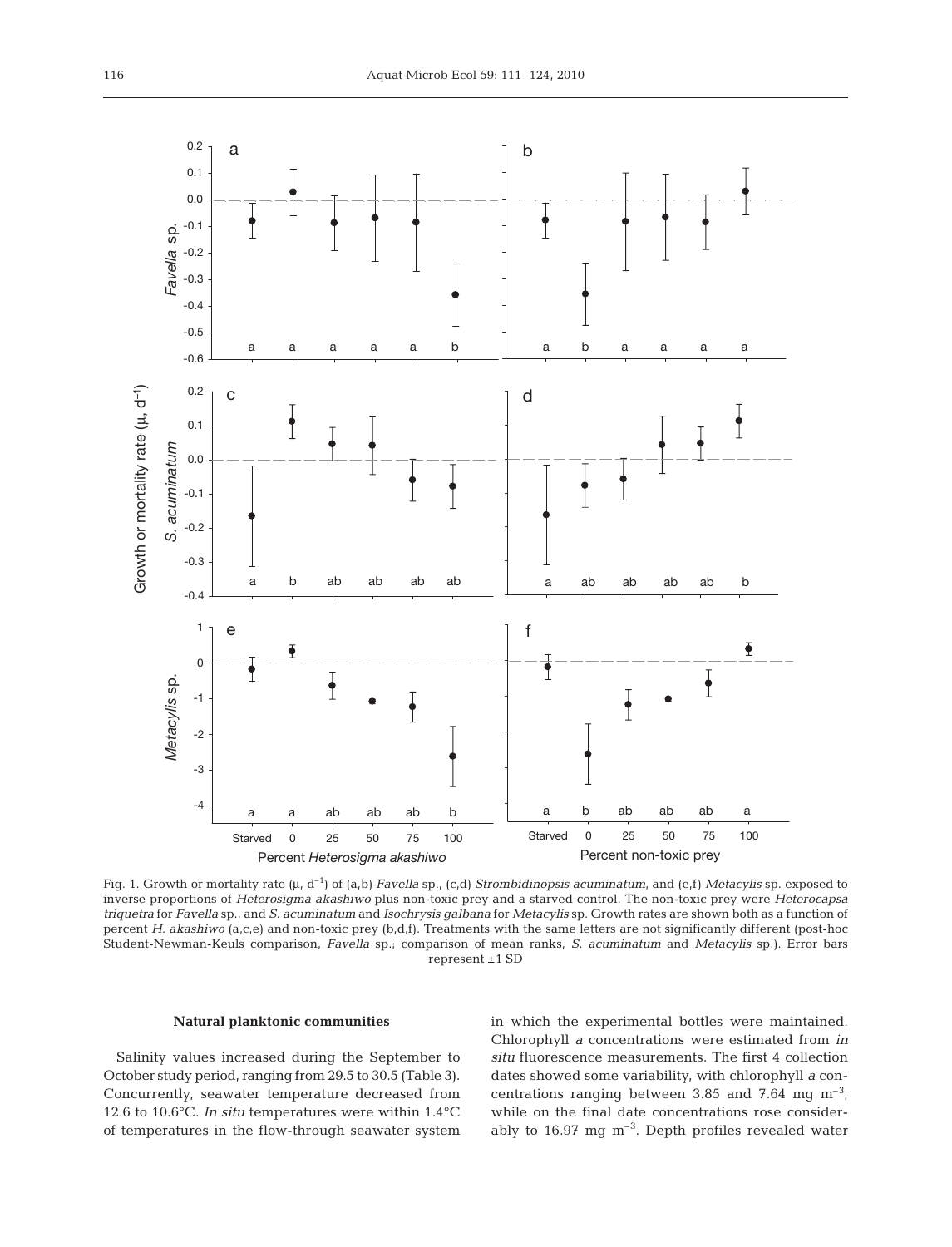

Fig. 2. Average ingestion rates (ngC grazer<sup>-1</sup> d<sup>-1</sup>) of (a) *Favella* sp. and (b) *Strombidinopsis acuminatum* on *Heterocapsa triquetra*, *Heterosigma akashiwo*, and total available prey (total) in the dual-prey experiments. Error bars represent  $±1$  SD

column stratification for each sampling date, with the pycnocline at an average of 5 m depth.

Average initial concentrations of added *Heterosigma akashiwo* ranged between 6120 and 6690 cells ml–1 for all experiments, except for 4 September which had 2850 cells  $ml^{-1}$  (Table 4). Average growth rate of *H.*  *akashiwo* in algae-only controls ranged between 0.008 and  $0.215$  d<sup>-1</sup> for all 5 experiments. Average community grazing rate on *H. akashiwo* ranged between  $-0.034$  and 0.204  $d^{-1}$ , except for the 5 October experiment which had a rate of 3.11  $d^{-1}$ . The high grazing rate on 5 October is due to 2 replicates with rates of 5.8 and 6.4  $d^{-1}$ , as compared with the 2 other replicate values of  $-0.018$  and 0.077 d<sup>-1</sup>.

The most abundant microzooplankton types during these experiments were ciliates <40 µm in length and *Gyrodinium/Gymnodinium* dinoflagellates from 20 to 39 µm in length (Table 5). Partitioning of microzooplankton into 2 major groups of dinoflagellates and ciliates shows that dinoflagellates were the more abundant type on all dates except for 15 October. Overall microzooplankton abundance in East Sound changed throughout the sampling period. Average abundance was  $35\,000$  cells  $l^{-1}$  in the initial 4 September samples, rising to 105 000 cells  $l^{-1}$  on 24 September and then falling to 48 000 cells  $l^{-1}$  2 d later on 26 September. In October, abundance decreased to below  $25\,000$  cells  $l^{-1}$ .

No significant treatment effect was found for abundances of the major microzooplankton types for any of the experimental dates, with Global R values ranging from  $-0.17$  to 0.13. Global R values range from  $-1$  to 1, in which 0 signifies that the null hypothesis is true and 1 indicates that the replicates within a treatment are more similar than replicates between treatments. However, a trend of decreased abundance of oligotrich ciliates from 40 to 59  $\mu$ m and >60  $\mu$ m in length was observed in the added *Heterosigma akashiwo* treatment, as compared to the control, on all of the experiment dates except 4 September, with an overall average decrease of 29 and 62%, respectively. Averaging abundance data for all major microzooplankton types in each treatment within each day revealed a distinct change in overall community structure over time that was much larger than the treatment differences within a given day (Fig. 4).

Three types of microzooplankton measurably ingested *Heterosigma akashiwo* during the September

Table 3. Hydrography and chlorophyll measurements from the seawater collection location in East Sound, Orcas Island, northern Puget Sound, and average temperature of the flow-through seawater system in which the natural planktonic community experiment bottles were maintained. *In situ* measurements were recorded at 1 m depth with a conductivity, temperature, and depth profiler immediately prior to seawater collection. Chlorophyll *a* concentration was estimated from *in situ* fluorescence. Incubation temperature was recorded every 15 min at the system intake and averaged for the time period of each experiment

| Date     | Time   | Salinity | Chlorophyll a $(mq m^{-3})$ | Temperature $(^{\circ}C)$ | Incubation temperature $(^{\circ}C)$ |
|----------|--------|----------|-----------------------------|---------------------------|--------------------------------------|
| 4 Sep    | 08:30h | 29.7     | 7.64                        | 12.6                      | 11.3                                 |
| 24 Sep   | 09:39h | 29.5     | 5.66                        | 11.9                      | 11.0                                 |
| $26$ Sep | 08:35h | 29.5     | 6.27                        | 12.0                      | 10.7                                 |
| 5 Oct    | 08:48h | 30.0     | 3.85                        | 10.8                      | 10.1                                 |
| 15 Oct   | 08:39h | 30.5     | 16.97                       | 10.6                      | 10.1                                 |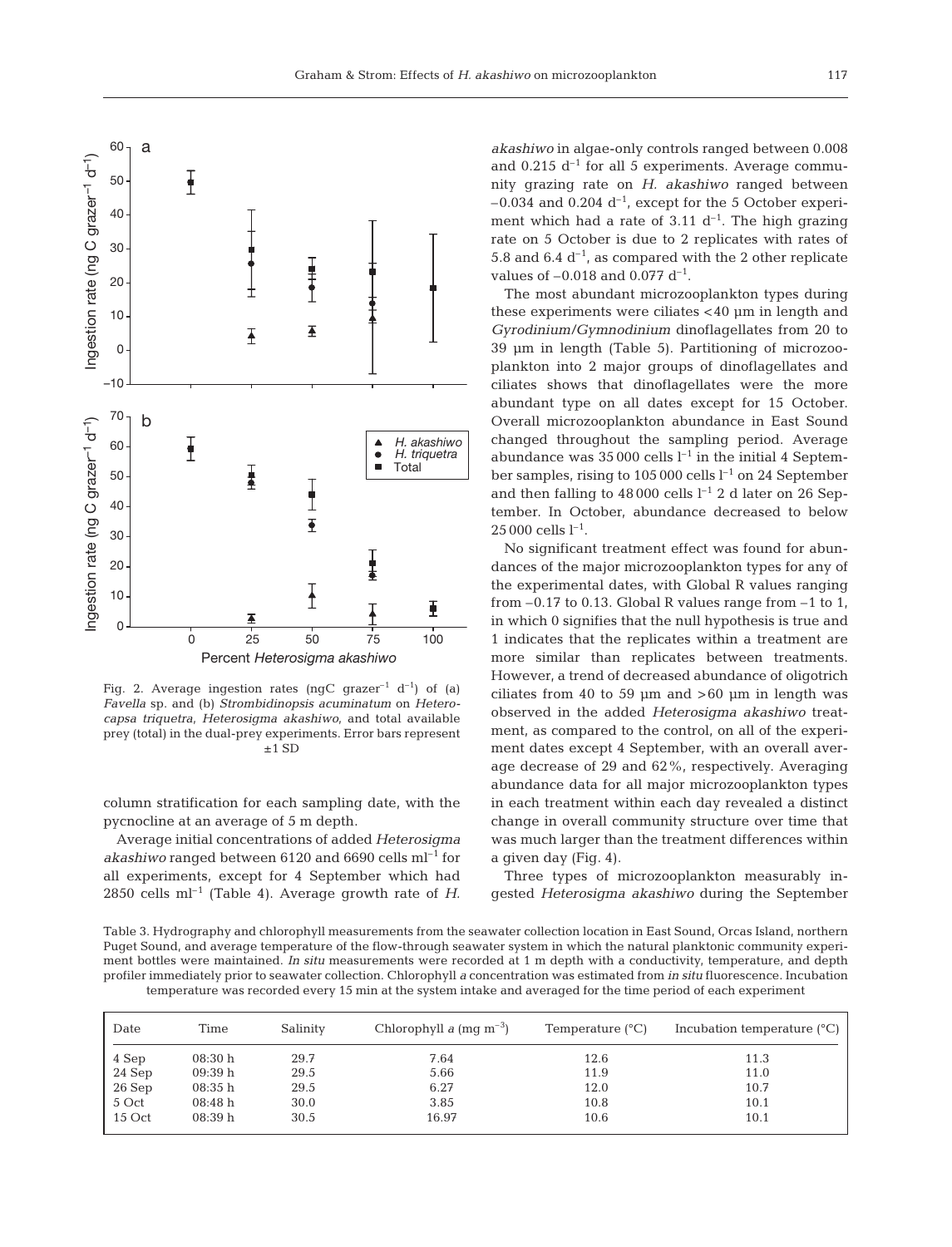

Fig. 3. Feeding selectivity plots for (a,c) *Strombidinopsis acuminatum* and (b,d) *Favella* sp. Ingestion of *Heterosigma akashiwo* as a percent of total ingestion is plotted against percent availability of *H. akashiwo*. Dashed lines show 1:1 relationship. Availability and ingestion are shown based on prey biomass ( $\mu$ gC l<sup>-1</sup>, ngC grazer<sup>-1</sup> d<sup>-1</sup>) in (a,b) and prey abundance (cells ml<sup>-1</sup>, cells grazer<sup>-1</sup>

 $d^{-1}$ ) in (c,d). Error bars represent  $\pm 1$  SD

experiments, including an aloricate ciliate, a *Gyrodinium/Gymnodinium* dinoflagellate, and an unidentifiable round dinoflagellate. Average length of these organisms ranged from 30.4 to 36.5 µm (Table 6). Average ingestion rates for the September experiments, based on enumeration of food vacuole contents, ranged between 0.60 and 1.10 *H. akashiwo* grazer–1 h–1. Ingestion of *H. akashiwo* during the October experiments was negligible.

The effect of *Heterosigma akashiwo* on grazer size distribution was analyzed to determine whether grazer size influenced susceptibility to the alga. High variability within treatments prevented substantial differences between treatments from emerging; however, the 24 September, 26 September, and 5 October experiments revealed 2 notable trends. Experiments on these 3 dates exhibited a decrease in the frequency of cells in the smallest size class (biovolume 750  $\mu$ m<sup>3</sup> cell<sup>-1</sup>) (equivalent spherical diameter 12.4 µm), in the *H. akashiwo* treatment, with no corresponding decrease in the controls (Fig. 5; 24 September data only). This decrease was due to reduced numbers of both aloricate ciliates and small *Gyrodinium/Gymnodinium* dinoflagellates in the added *H. akashiwo* treatment. Secondly, experiments on 24 and 26 September showed an increase in the percentage of mid-sized grazers in the *H. akashiwo* treatment, with no corresponding increase in the controls. This increase occurred in grazers within the biovolume ranges of 3000 to 10 000 and 4000 to 10 000  $\mu$ m<sup>3</sup>  $cell^{-1}$  (equivalent spherical diameters of 19.7 to 29.4 and 21.7 to 29.4 µm) for 24 and 26 September, respectively. This increase in mid-sized grazers was primarily caused by an increase in *Gyrodinium/Gymnodinium* dinoflagellates in the added *H. akashiwo* treatments.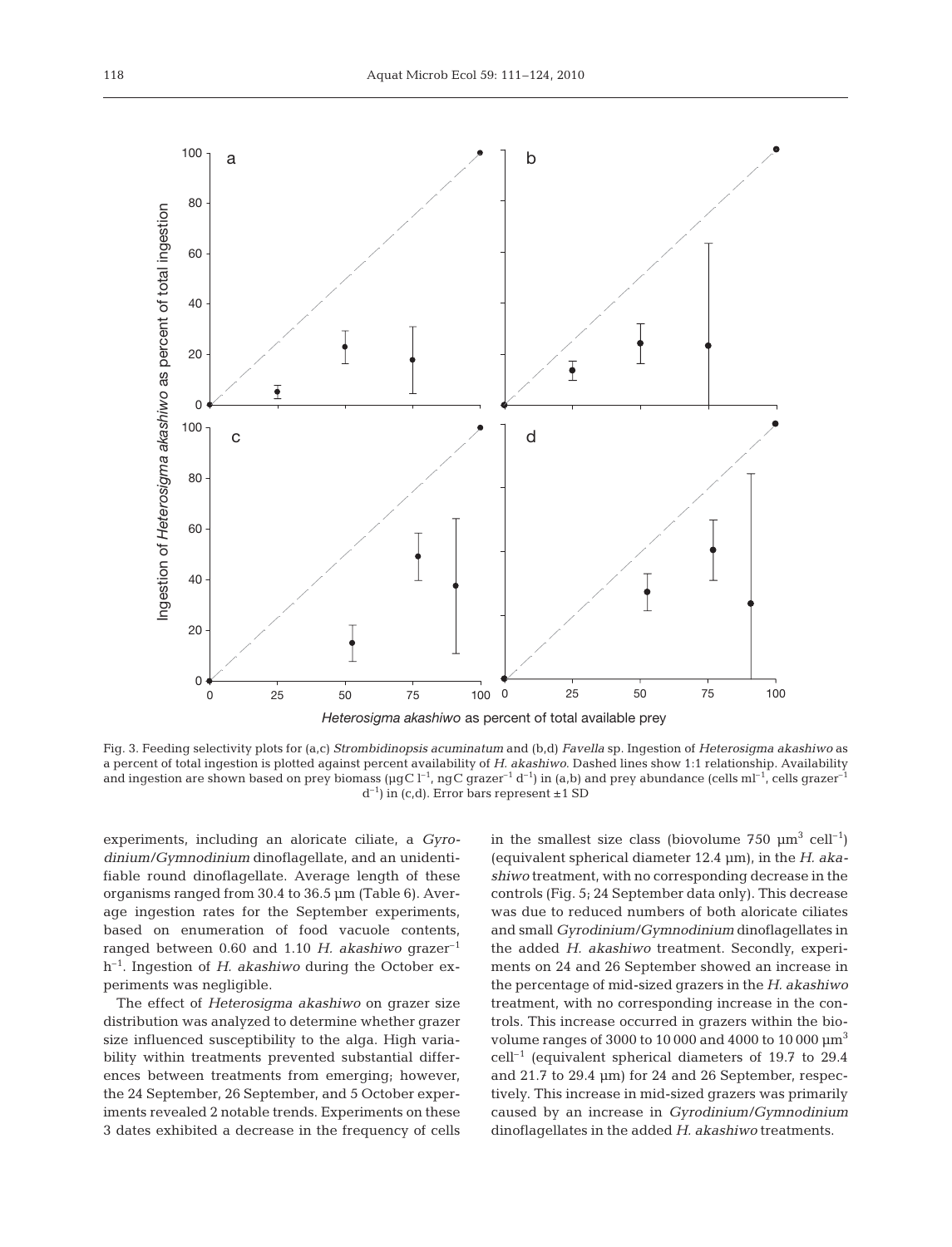Sea-

Table 5. Average abundance (cells l–1) of major microzooplankton types from quadruplicate control and added *Heterosigma akashiwo* treatments after 24 h incubation. Sea-

water was collected at 1 m depth from East Sound, Orcas Island, northern Puget Sound. Standard deviation is shown in parentheses. Numerals in first column indicate Table 5. Average abundance (cells1<sup>-1</sup>) of major microzooplankton types from quadruplicate control and added Heterosigma akashiwo treatments after 24 h incubation.

Table 4. *Heterosigma akashiwo*. Average initial concentration (cells ml–1) and growth rate (k) of added *H. akashiwo*, and grazing rate (g) on *H. akashiwo* for the experiments with natural planktonic communities  $(n = 4)$ . Rates are based on samples preserved after 24 h. SD is shown in parentheses

| Date   | Average initial<br>H. akashiwo concen-<br>tration (cells $ml^{-1}$ ) | k<br>$(d^{-1})$ | q<br>$(d^{-1})$ |
|--------|----------------------------------------------------------------------|-----------------|-----------------|
| 4 Sep  | 2850 (86)                                                            | 0.215(0.236)    | 0.204(0.056)    |
| 24 Sep | 6270 (236)                                                           | 0.058(0.030)    | 0.0315(0.047)   |
| 26 Sep | 6120 (323)                                                           | 0.022(0.029)    | 0.070(0.053)    |
| 5 Oct  | 6690 (191)                                                           | 0.068(0.018)    | 3.108 (3.526)   |
| 15 Oct | 6550 (189)                                                           | 0.008(0.041)    | $-0.034(0.043)$ |
|        |                                                                      |                 |                 |

## **DISCUSSION**

## **Dual-prey experiments**

*Heterosigma akashiwo* was toxic to both tintinnid ciliates when it was the sole food source; *Favella* sp. and *Metacyli*s sp. both exhibited greater mortality in the 100% *H. akashiwo* treatment than in the starved control. This toxicity was not observed in treatments containing mixtures of *H. akashiwo* and non-toxic prey, even at low concentrations of the non-toxic alga. In contrast to the tintinnid ciliates, *H. akashiwo* was not toxic to the oligotrich ciliate *Strombidinopsis acuminatum*. The growth rate of *S. acuminatum* was unaffected by the presence of *H. akashiwo* but increased with increasing concentrations of non-toxic prey.

*Favella* sp. and *Metacylis* sp. exhibited positive, yet low, growth rates in the 100% non-toxic prey treatment, potentially because of insufficient prey diversity. This *Favella* species has not demonstrated substantial growth on 1 prey species alone, yet it grows well on a prey mixture that includes *Heterocapsa triquetra*. Secondly, the low growth rate may be due to potentially unhealthy grazers. While poor condition may have made the grazers more susceptible to toxicity, several experiments have shown *Heterosigma akashiwo* to be harmful to tintinnids (Verity & Stoecker 1982, Kamiyama et al. 2000, Clough & Strom 2005).

Both *Favella* sp. and *Strombidinopsis acuminatum* ingested *Heterosigma akashiwo*; however, both ciliates selected against the alga when *Heterocapsa triquetra* was available. This suggests that the ciliates were able to differentiate between the 2 prey species and avoided *H. akashiwo* when other prey species were available. When *H. akashiwo* was the only prey available, ingestion by *S. acuminatum* remained low, while feeding by *Favella* sp. increased slightly above that observed in the mixed-prey treatments. This suggests that *S. acuminatum* generally avoids consuming the alga even when it is the only available prey,

|                                                                                                                   | H. akashiwo<br>Added     | 3559 (1020)<br>.354(1061)<br>823 (1133)<br>6944 (835)<br>2882 (653)<br>990 (191)<br>122 (119)<br>816 (286)<br>642 (291)<br>87 (104)<br>104 (69)<br>$\frac{1}{2}$                                                                         |  |
|-------------------------------------------------------------------------------------------------------------------|--------------------------|------------------------------------------------------------------------------------------------------------------------------------------------------------------------------------------------------------------------------------------|--|
|                                                                                                                   | $-15$ Oct $-$<br>Control | 3496 (1146)<br>.217(1251)<br>6610 (557)<br>1401 (813)<br>(680)(439)<br>3121 (212)<br>.046(412)<br>389 (219)<br>126 (60)<br>17 (35)<br>16 (33)<br>53 (69)                                                                                 |  |
|                                                                                                                   | H. akashiwo<br>Added     | 4673 (156)<br>2843 (530)<br>(496) 405<br>8578 (993)<br>1667 (429)<br>212 (145)<br>359 (203)<br>98 (84)<br>33 (38)<br>98 (84)<br>49 (63)<br>$\frac{1}{2}$                                                                                 |  |
|                                                                                                                   | $-5$ Oct $-$<br>Control  | 8431 (2507)<br>5141 (421)<br>1498 (449)<br>3199 (579)<br>245 (166)<br>745 (270)<br>161 (84)<br>925 (17)<br>180 (85)<br>59 (56)<br>44 (75)<br>$\circ$ (0)                                                                                 |  |
| Orcas Island, northern Puget Sound. Standard deviation is shown in parentheses. Numerals in first column indicate | H. akashiwo<br>Added     | 31774 (4205<br>3242 (1551)<br>(1271) 1877<br>4159 (1762)<br>4571 (1171)<br>1262 (805)<br>226 (212)<br>175 (227)<br>321 (343)<br>40 (79)<br>$\begin{matrix} 0 \\ 0 \end{matrix}$<br>$\circ$ (0)                                           |  |
|                                                                                                                   | $-26$ Sep<br>Control     | 27720 (6535)<br>4661 (1387)<br>2463 (1132)<br>3648 (1662)<br>5056 (1787)<br>1204 (431)<br>701 (152)<br>198 (300)<br>77 (89)<br>40 (79)<br>77 (89)<br>$\circ$                                                                             |  |
| length in $\mu$ m. Gyro/Gymno = Gyrodinium/Gymnodinium                                                            | H. akashiwo<br>Added     | 5433 (7320)<br>6951 (1719)<br>2551 (2279)<br>5279 (1623)<br>4600 (1252)<br>3671 (537)<br>618 (371)<br>250 (349)<br>212 (147)<br>749 (563)<br>$\overline{0}$ (0)<br>$\overline{0}$ (0)                                                    |  |
|                                                                                                                   | 24 Sep-<br>Control       | 49014 (5388)<br>5324 (1356)<br>5275 (1753)<br>5192 (1282)<br>3060 (1337)<br>6058 (612)<br>116 (139)<br>1051 (221<br>324 (382)<br>181 (219)<br>56 (111)<br>$\begin{matrix} 0 & 0 \\ 0 & 0 \end{matrix}$                                   |  |
|                                                                                                                   | H. akashiwc<br>Added     | 8808 (1141)<br>14997 (5238)<br>5676 (1698)<br>6673 (1341)<br>466 (114)<br>475 (126)<br>488 (396)<br>442 (367)<br>68 (48)<br>85 (60)<br>35 (69)<br>$\circ$                                                                                |  |
|                                                                                                                   | $-$ 4 Sep $-$<br>Control | 14481 (4415)<br>000 (1685)<br>9000 (1979)<br>4741 (2200)<br>2778 (2134)<br>593 (218)<br>500 (213)<br>74 (105)<br>407 (96)<br>37 (43)<br>37 (43)<br>$\circ$ (0)                                                                           |  |
| water was collected at 1 m depth from East Sound,                                                                 | Microzooplankton<br>type | Protoperidinium-like<br>Invert larvae/rotifers<br>Misc. dinoflagellates<br>Gyro/Gymno 20-39<br>Gyro/Gymno 40-50<br>Gyro/Gymno > 60<br>Tintinnid ciliates<br>Ciliates 20-39<br>Ciliates 40-59<br>Ciliates < 20<br>Ciliates > 60<br>Laboea |  |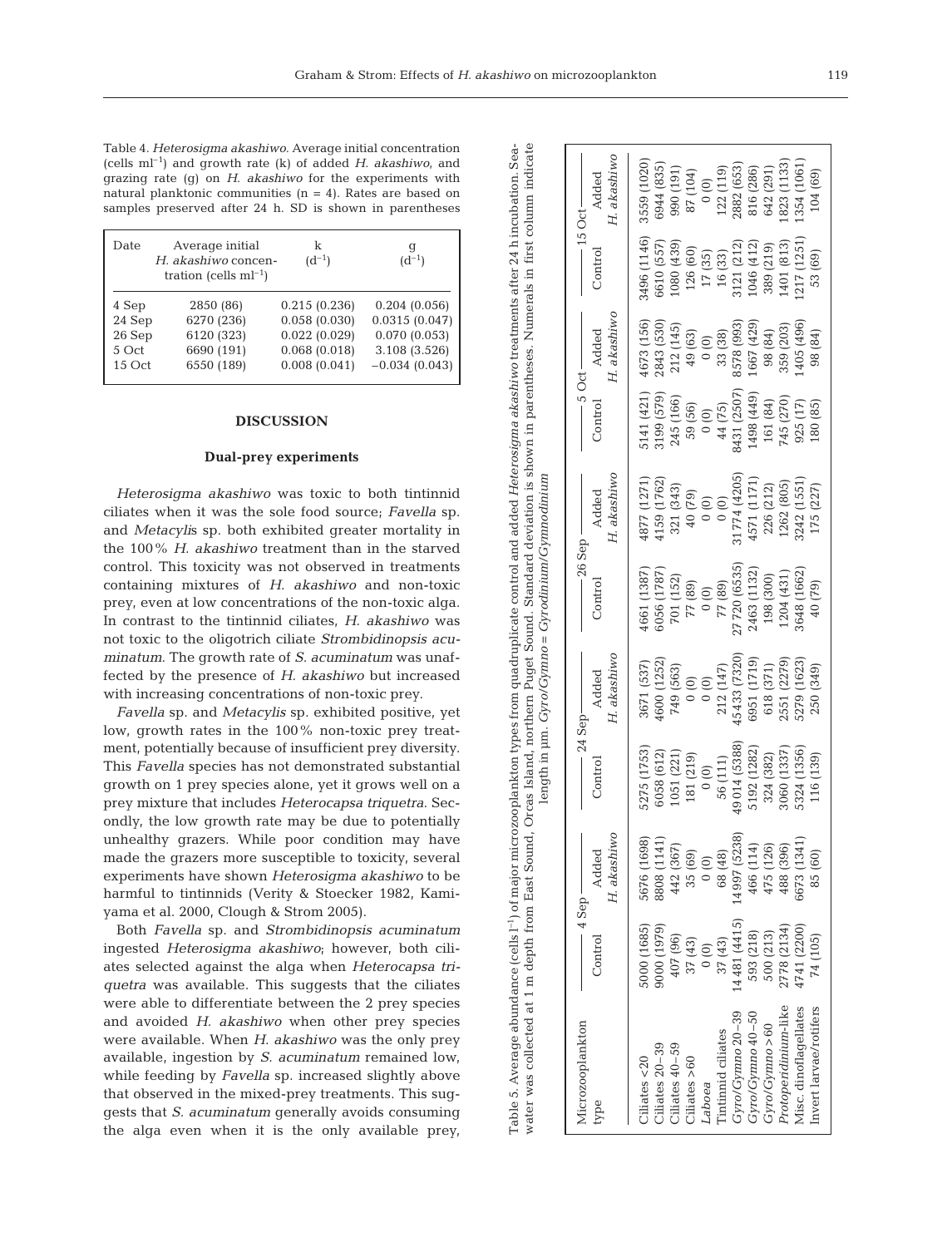

Fig. 4. Multi-dimensional scaling ordination of microzoplankton abundance (cells  $l^{-1}$ ) averages of the control and added *Heterosigma akashiwo* treatments for each experimental date

whereas *Favella* sp. will ingest more algae under those same conditions. Ingestion of *H. akashiwo* by *Favella* sp. may have occurred at the beginning of incubation and declined to near zero as the grazer experienced harmful effects of the alga that led to the higher mortality rate, as observed by Kamiyama & Arima (2001).

The different ingestion rates between *Favella* sp. and *Strombidinopsis acuminatum* in the 100% *Heterosigma akashiwo* treatment may account for the difference in toxicity observed between the 2 ciliates. Toxicity may be partially or wholly induced through ingestion of the alga, which would explain why *Favella* sp. and not *S. acuminatum* exhibited a toxic response to the 100% *H. akashiwo* treatment. Reduced ingestion of *H. akashiwo* by *Favella* sp. in the mixed-prey treatments could have led to the decrease in toxicity observed in those treatments. Verity & Stoecker (1982) suggest that *H. akashiwo* (previously *Olisthodiscus luteus*) toxicity in *Favella* sp. is induced by ingestion or direct contact with the alga. Tintinnid growth rate was inhibited by *H. akashiwo* exposure, yet *H. akashiwo*conditioned media did not substantially decrease grazer growth, when also combined with alternative prey. Differential prey uptake has been observed in ciliates (Verity 1991), and *Favella* sp. have been shown

to reject *H. akashiwo* cells (Taniguchi & Takeda 1988, Stoecker et al. 1995), signifying selective prey consumption among grazers. If ingestion of *H. akashiwo* rises only when it is the sole prey source, and ingestion plays a role in toxicity, then the presence of alternative prey would reduce this toxicity by allowing the grazer to shift its ingestion from the raphidophyte to a more beneficial prey source.

The presence of *Heterosigma akashiwo* also resulted in a decrease in feeding on non-toxic prey by *Favella* sp. While growth rate of the grazer was not significantly inhibited in the mixed-prey treatments, ingestion of non-toxic prey was hindered. Reduced overall feeding rates may be a sublethal effect of *H. akashiwo*, which could have a stronger effect on grazer growth rate with a longer exposure period than that of our 24 h experiments. Egloff (1986) also observed reduced feeding on non-toxic prey in rotifers exposed to *H. akashiwo*.

Selective feeding and toxicity depend on prey concentration. Colin & Dam (2002) tested the toxicity of another *Heterosigma* species, *Heterosigma carterae*, on the copepod *Acartia tonsa* in single- and mixedprey treatments, with algal concentrations similar to those used here. As in our study, they found reduced toxicity in the mixed-prey treatments at similarly low concentrations of the harmful alga. In contrast, in at least some cases the beneficial effects of alternative prey do not occur at higher concentrations of harmful algae. Clough & Strom (2005) used a *Heterosigma akashiwo* concentration of 2000 cells  $ml^{-1}$ , as compared to the concentrations in our study ranging from 152 to 607 cells  $ml^{-1}$ . In addition, Clough & Strom (2005) used a different strain of the alga, which may have differed in physiology, including toxicity, from the strain used in our study (K. A. Fredrickson, R. Crim, K. Coyne, S. L. Strom unpubl.). This higher *H. akashiwo* concentration, along with interstrain differences, may explain the toxicity observed in their mixed-prey treatments, which was not seen in our study. Natural *H. akashiwo* blooms containing high concentrations of the alga have also caused significant decreases in tintinnid ciliate abundances, despite the

Table 6. Average ingestion rate (*Heterosigma akashiwo* cells ingested grazer<sup>-1</sup> h<sup>-1</sup>) and average length and width (µm) of microzooplankton grazers from the natural planktonic community experiments conducted in September 2007. Rates are based on samples preserved after 1 h. SD is shown in parentheses

| Date   | Grazer type            | Average length and<br>width $(\mu m)$ | Average ingestion rate<br>$(H. akashiwo$ cells ingested grazer <sup>-1</sup> h <sup>-1</sup> ) |
|--------|------------------------|---------------------------------------|------------------------------------------------------------------------------------------------|
| 4 Sep  | Aloricate ciliate      | $36.5 (4.9) \times 28.1 (4.3)$        | 1.10(0.05)                                                                                     |
| 24 Sep | Gyrodinium/Gymnodinium | $30.8$ (5.8) $\times$ 15.3 (3.3)      | 0.60(0.05)                                                                                     |
| 26 Sep | Gyrodinium/Gymnodinium | $30.4$ (4.9) $\times$ 17.6 (3.6)      | 0.61(0.09)                                                                                     |
| 26 Sep | Round dinoflagellate   | $31.7(5.0) \times 22.5(3.2)$          | 0.63(0.07)                                                                                     |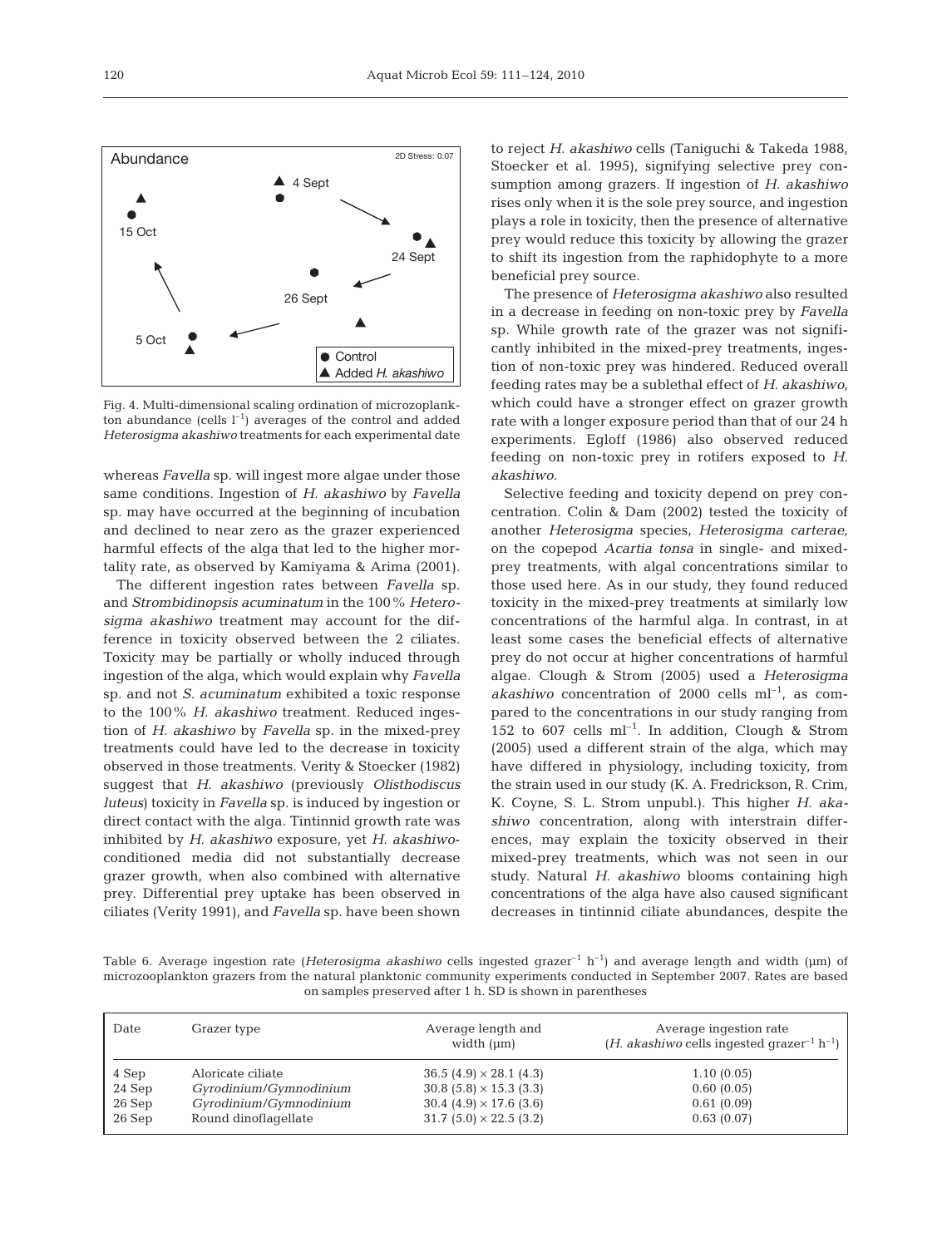

Fig. 5. (a) Percent composition of grazer sizes in the initial samples, and (b,c) the percent change in grazer size composition after 24 h for (b) the control and (c) added *Heterosigma akashiwo* treatments for the experiment conducted on 24 September 2007. Percent change in grazer size composition was calculated by subtracting the initial sample average from each of the 2 treatments. Error bars represent ±1 SD

presence of alternative prey species within the bloom (Kamiyama et al. 2000). The beneficial effects of alternative prey may be dependent upon relatively low concentrations of *Heterosigma* sp.; however, additional evidence shows that this concentration-dependence is not universal. Hansen (1995) found the beneficial effects of alternative prey to occur in the presence of much higher concentrations of the toxic dinoflagellate *Gyrodinium aureolum* (presently *Karenia mikimotoi)*. *Favella ehrenbergii* growth remained unaffected by

up to 4000 cells ml–1 of *G. aureolum* when it was mixed with an equal ratio of beneficial prey. Harmful algal species are not all equally toxic, and *G. aureolum* may be less toxic than *H. akashiwo* to *Favella* sp. Thus, the effects of prey concentration on toxicity will vary depending on the algal species and strain being used.

Considering the low *Heterosigma akashiwo* concentrations used in our study, one might conclude that the lower *H. akashiwo* concentrations, and not the presence of non-toxic prey, led to the reduction in toxicity in the mixed-prey treatments. In the case of *Favella* sp., it is most likely the presence of non-toxic prey that reduced the toxicity, because concentrations of the same strain of *H. akashiwo* as low as 100 cells  $ml^{-1}$  are toxic to this grazer (S. L. Strom & K. A. Fredrickson unpubl. data). This algal concentration is below that of the 25% *H. akashiwo* treatment in our experiment of 152 cells  $ml^{-1}$ , thus indicating that the decrease in toxicity in the mixed-prey treatments is due to the added non-toxic algae and not to a reduced abundance of *H. akashiwo*.

Ciliates are not uniformly susceptible to toxicity by harmful algal species. *Favella* sp. have exhibited increased growth and grazing with exposure to blooms of the harmful dinoflagellates *Heterocapsa circularisquama* (Kamiyama & Matsuyama 2005) and *Gonyaulax tamarensis* (Watras et al. 1985). Likewise, *Strombidinopsis* spp. also show varying responses to other harmful algal species. *Strombidinopsis* sp. exhibited increased mortality with exposure to the alga *Prymnesium parvum* (Rosetta & McManus 2003) and the dinoflagellate *Lucialla masanensis*. Conversely, *Strombidinopsis jeokjo* readily ingested and grew on the dinoflagellates *Pfiesteria piscicida*, *Stoeckeria algicida* (Jeong et al. 2007), and *Cochlodinium*

*polykrikoides* (Jeong et al. 2008). Different toxicity responses may be due to varying modes of toxicity among harmful algal species, as well as diverse cellular and behavioral characteristics among grazers. Furthermore, alternative, non-toxic prey species vary in the degree to which they reduce the toxic effects of harmful algae (Rosetta & McManus 2003). Therefore, the results of mixed-prey experiments will depend upon the specific grazer, non-toxic prey, and harmful algal species being used.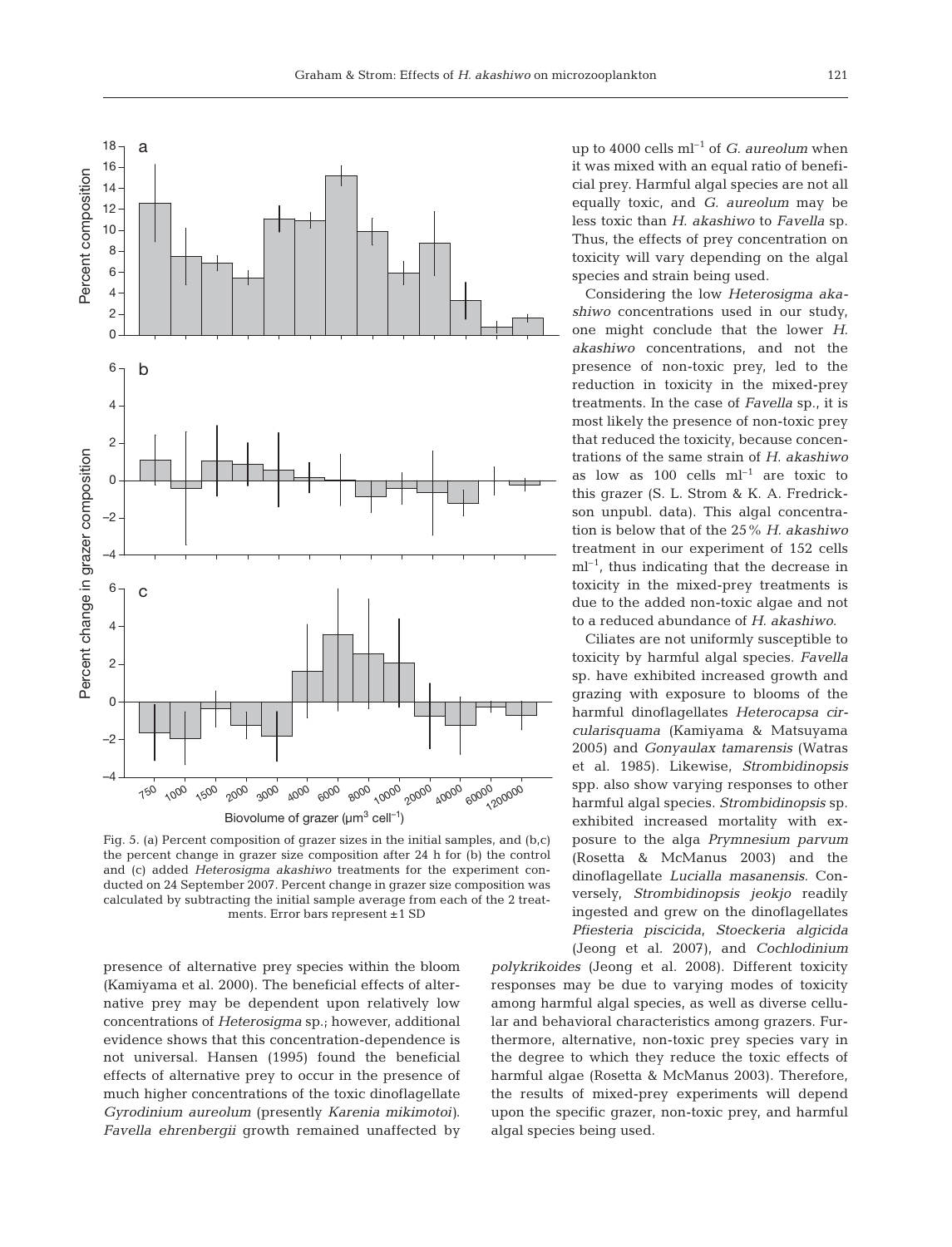## **Natural planktonic communities**

The natural planktonic community experiments tested the effects of *Heterosigma akashiwo* exposure on many types of microzooplankton. Each sampling date revealed a different community based on the abundance of major microzooplankton groups, which provided a variety of communities in which to test the effects of *H. akashiwo*. The change in community structure observed among the sampling dates is likely related in part to the observed shifts in hydrography over time. We observed a distinct shift in temperature and salinity between the 2 mo, with warmer, less saline conditions in September and cooler, more saline conditions in October. This shift in hydrographic conditions was likely caused by an interchange of seawater masses in the area through physical oceanographic processes. In addition to changing hydrography, an influx of seawater could also bring different populations of planktonic organisms to the area, resulting in the changes in community structure and possibly the variation in ingestion observed over time. Chlorophyll *a* values were relatively high for each sampling date; therefore, alternative prey species were abundant in each of the seawater samples.

The added *Heterosigma akashiwo* concentration of approximately  $6000$  cells  $ml^{-1}$  reflects the average cell density observed during a large bloom in northern Puget Sound in June 2006. This bloom lasted roughly 6 d. Smaller-scale blooms in the region in 2007 and 2009 contained slightly lower cell densities of 4000 to  $5000$  cells ml<sup>-1</sup>.

Overall microzooplankton community structure was not significantly affected by *Heterosigma akashiwo* on any of the sampling dates, despite the higher concentrations of 2850 to 6690 cells ml–1 *H. akashiwo* in these experiments as compared to those with grazer cultures. Nevertheless, decreased abundance of large ciliates, slight changes in grazer size structure, and ingestion of the alga by certain microzooplankton species were observed.

*Heterosigma akashiwo* negatively affected the growth of large ciliates ≥40 µm in length. Previous observations have shown mixed responses of this grazer group to the alga. Clough & Strom (2005) found *H. akashiwo* to be toxic to laboratory cultures of 2 ciliate species within these size classes; however, a negative response to the alga was not observed in our dual-prey experiment with *Strombidinopsis acuminatum*. Additionally, a natural bloom of *H. akashiwo* in Japan was not toxic to large aloricate ciliates, yet significant changes within the microzooplankton community did occur (Kamiyama et al. 2000). Large decreases in tintinnid ciliates have been observed during *H. akashiwo* blooms in Rhode Island (Verity & Stoecker 1982) and

Japan (Kamiyama et al. 2000). The tintinnid ciliates in our study were primarily *Eutintinnus* spp., which are too small to ingest *H. akashiwo* and were likely unaffected by the alga for this reason. Alternatively, Kamiyama et al. (2000) found an increase in the abundance of *Gymnodinium sanguineum* at the beginning of the bloom. Likewise, a small increase in *Gymnodinium/Gyrodinium* dinoflagellates occurred in this study on 24 and 26 September; however, the trend was too variable for changes to be significant. The increase in this grazer type coincided with the measurable ingestion of *H. akashiwo* by the same group. It appears that ingestion of the alga promoted the growth of this grazer type. Similarly, other microzooplankton species have been shown to ingest and grow on *H. akashiwo*. Growth rates of the prostomatid ciliate *Tiarina fusus* (Jeong et al. 2002) and the dinoflagellate *Oxyrrhis marina* (Jeong et al. 2003) increased with increasing concentrations of the alga to reach maximum rates of 0.10 and 1.43  $d^{-1}$ , respectively. Both grazers also ingested the alga at rates of 6.5 and 1.25 ngC grazer<sup>-1</sup> d–1, respectively. The latter 2 studies did not report which *H. akashiwo* strain was used, and it may be that different strains are the cause of different grazer responses to the alga.

As revealed by epifluorescence microscopy, most microzooplankton avoided ingesting *Heterosigma akashiwo*; however, an aloricate ciliate, a *Gyrodinium/ Gymnodinium* dinoflagellate, and a round dinoflagellate were observed to measurably ingest the alga. These 3 grazers constituted a small enough proportion of the total community that overall community grazing rates  $(g, d^{-1})$  remained close to zero for all dates, except 5 October. The high grazing rate on that date was probably due to the presence of one or more large invertebrate species which were not excluded by the seawater screening process. Microzooplankton grazing most likely did not cause the high grazing rate, because ingestion as observed by epifluorescence microscopy was negligible on that date. Interestingly, each grazer type that ingested *H. akashiwo* ingested the alga on only 1 date, except for the *Gyrodinium/ Gymnodinium* dinoflagellate which ingested the alga on both 24 and 26 September. It may be that these particular species were not present on the other dates; however, morphologically similar grazers were observed on some of the other dates. Only a general identification of grazers was performed; therefore, each grazer type identified could consist of multiple species with potentially different feeding behaviors. Consequently, it is difficult to determine whether changes in ingestion patterns are due to a change in species composition or a change in the feeding behavior of those species. A change in feeding behavior could occur with shifts in physiological condition of the grazer, such as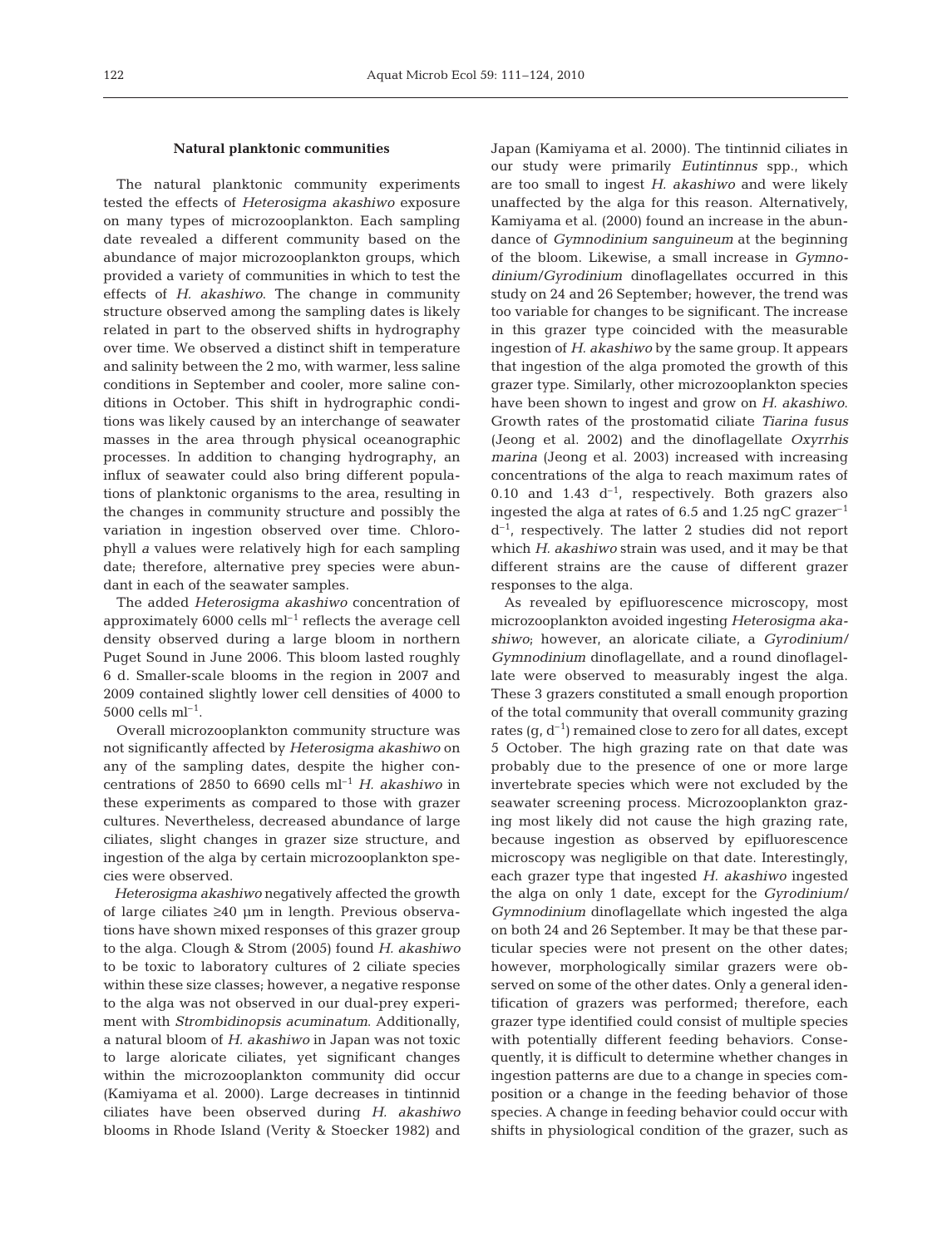cellular nutrient concentrations (Smalley et al. 2003) and growth stage (Strom 2002), or environmental conditions such as temperature (Kleppel 1992) and light level (Strom 2002), although preliminary experiments within our study showed that light level did not affect ingestion rate. More work in this area is needed to clarify the relationships between environmental conditions, cellular characteristics, and ingestion rate.

Previous studies have found community grazing on *Heterosigma akashiwo* to be much higher than that observed in this study. Microzooplankton grazing on *H. akashiwo* during 3 separate natural blooms in Delaware's Inland Bays ranged from 0.88 to 1.88  $d^{-1}$ (Demir et al. 2008). Grazing on *H. akashiwo* was much higher than on the total phytoplankton community, which ranged from 0.11 to 0.28 d<sup>-1</sup>. Heterosigma aka*shiwo* concentrations used in our study were within the range observed by Demir et al.; however, an acclimated community within the Delaware blooms may be a cause for the higher grazing rates. Community composition was not reported by Demir et al. (2008) and thus cannot be evaluated as another likely cause for different grazing rates between studies. Microzooplankton grazing pressure has also been shown to be strong on other harmful species (Calbet et al. 2003), yet ulation are variable and outcomes may be situationspecific (Turner & Tester 1997).

Examinations of natural blooms differ from those in our study in that they observe a microzooplankton community which has acclimated to the increasing concentrations of harmful algae. Grazers that can ingest and grow on the harmful algal species will be favored and likely respond by increasing their own feeding rates and abundances. In contrast, our study observed the effects of *Heterosigma akashiwo* on a naïve community within 24 h of exposure. Had the incubation time been longer, higher grazing rates and more significant changes to the community may have been observed. In addition, a stronger treatment effect may have occurred with a higher, yet still ecologically relevant, concentration of *H. akashiwo*.

## **Implications for harmful algal blooms**

Certain microzooplankton grazers exhibit a toxic response when exposed to *Heterosigma akashiwo*, which appears to be induced by ingestion of the alga. Ingestion-related toxicity likely influences the feeding preferences of affected grazers and may contribute to the observed low ingestion of the alga. *H. akashiwo* ▶ Hansen PJ (1995) Growth and grazing response of a ciliate commonly occurs as only 1 member of a multi-species phytoplankton assemblage. Mixed-prey assemblages allow microzooplankton to preferentially feed on alter-

nate prey and decrease, or avoid, ingestion of *H. akashiwo*, thereby decreasing the toxicity of the alga.

This pattern promotes bloom formation by dual means. First, grazing mortality of *Heterosigma akashiwo* is reduced, allowing growth of the species to remain stable, or increase, as environmental or physiological conditions permit. Second, community grazing pressure is focused on alternate prey, thereby decreasing the abundance of potential competitor species. Reducing interspecific competition increases resource availability to *H. akashiwo* and thus the potential growth rate of the alga. The combination of these 2 processes significantly contributes to the growth and persistence of *H. akashiwo* blooms.

*Acknowledgements.* We thank B. Bingham and G. Muller-Parker for valuable advice; K. Fredrickson, K. Bright, and J. Apple for technical support; and C. Haug, G. McKeen, and N. Schwarck for assistance with field collection and laboratory equipment. Financial support was provided by NOAA ECO-HAB grant NA06NOS4780248, NSF grant OCE0551436, and Western Washington University's Department of Environmental Science.

## LITERATURE CITED

- the effects of grazing on bloom development and reg-  $\;\blacktriangleright\;$  Black EA, Whyte JNC, Bagshaw JW, Ginther NG (1991) The effects of *Heterosigma akashiwo* on juvenile *Oncorhynchus tshawytscha* and its implications for fish culture. J Appl Ichthyol 7:168–175
	- Calbet A, Landry MR (2004) Phytoplankton growth, microzooplankton grazing, and carbon cycling in marine systems. Limnol Oceanogr 49:51–57
	- ► Calbet A, Vaqué D, Felipe J, Vila M, Sala MM, Alcaraz M, Estrada M (2003) Relative grazing impact of microzooplankton and mesozooplankton on a bloom of the toxic dinoflagellate *Alexandrium minutum.* Mar Ecol Prog Ser 259:303–309
	- Clough J, Strom S (2005) Effects of *Heterosigma akashiwo* ➤ (Raphidophyceae) on protist grazers: laboratory experiments with ciliates and heterotrophic dinoflagellates. Aquat Microb Ecol 39:121–134
		- Colin SP, Dam HG (2002) Testing for toxic effects of prey on zooplankton using sole versus mixed diets. Limnol Oceanogr 47:1430–1437
	- Demir E, Coyne KJ, Doblin MA, Handy SM, Hutchins DA ➤ (2008) Assessment of microzooplankton grazing on *Heterosigma akashiwo* using a species-specific approach combining quantitative real-time PCR (QPCR) and dilution methods. Microb Ecol 55:583–594
	- ► Egloff DA (1986) Effects of *Olisthodiscus luteus* on the feeding and reproduction of the marine rotifer *Synchaeta cecilia.* J Plankton Res 8:263–274
		- Frost BW (1972) Effects of size and concentration of food particles on the feeding behavior of the marine planktonic copepod *Calanus pacificus.* Limnol Oceanogr 6:805–815
		- Graham LE, Wilcox LW (2000) Algae. Prentice Hall, Upper Saddle River, NJ
		- feeding on the red tide dinoflagellate *Gyrodinium aureolum* in monoculture and in mixture with a non-toxic alga. Mar Ecol Prog Ser 121:65–72
		- Hedges JI, Stern JH (1984) Carbon and nitrogen determina-